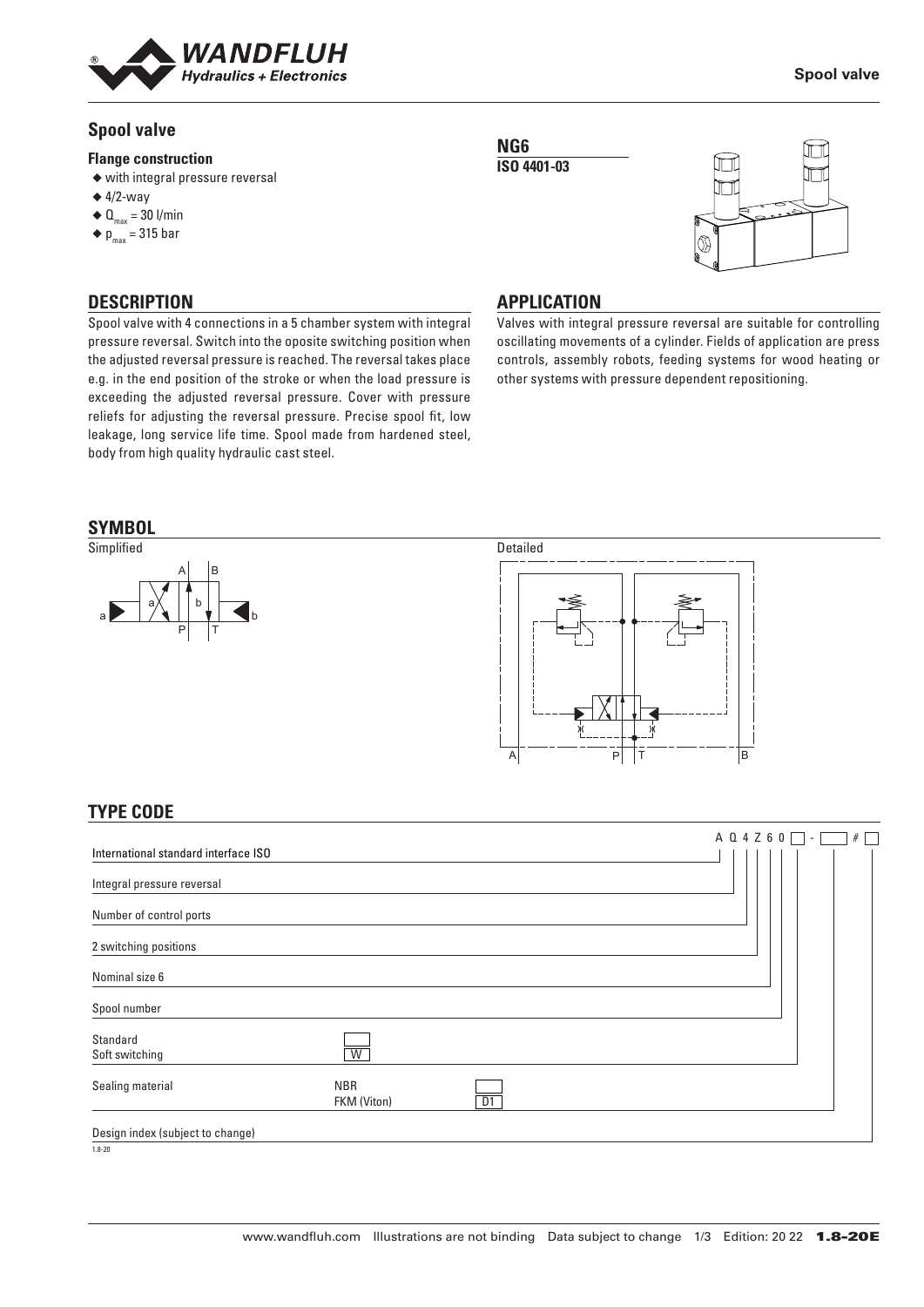

## **GENERAL SPECIFICATIONS**

| Designation         | 4/2-spool valve              |
|---------------------|------------------------------|
| Construction        | Direct operated              |
| Mounting            | Flange construction          |
| Nominal size        | NG6 according to ISO 4401-03 |
| Actuation           | Integral pressure reversal   |
| Ambient temperature | $-25+70$ °C                  |
| Weight              | $2,5$ kg                     |
| <b>MTTFd</b>        | 150 years                    |

# **HYDRAULIC SPECIFICATIONS**

| Working pressure            | $p_{max}$ = 315 bar                                                        |  |  |  |  |  |
|-----------------------------|----------------------------------------------------------------------------|--|--|--|--|--|
| Tank pressure               | $p_{T_{max}}$ = 160 bar                                                    |  |  |  |  |  |
| System pressure             | $25315$ bar                                                                |  |  |  |  |  |
| Reversal pressure           | Maximum 90 % of the system pressure                                        |  |  |  |  |  |
| Maximum volume flow         | $Q_{\text{max}}$ = 30 l/min, see characteristics                           |  |  |  |  |  |
| Minimum volume flow         | $Q_{\min} = 2$ l/min                                                       |  |  |  |  |  |
| Fluid                       | Mineral oil, other fluid on request                                        |  |  |  |  |  |
| Viscosity range             | 12 mm <sup>2</sup> /s320 mm <sup>2</sup> /s                                |  |  |  |  |  |
| Temperature range           | $-25+70$ °C (NBR)                                                          |  |  |  |  |  |
| fluid                       | $-20+70$ °C (FKM)                                                          |  |  |  |  |  |
| Contamination<br>efficiency | Class 20 / 18 / 14                                                         |  |  |  |  |  |
| Filtration                  | Required filtration grade $\beta$ 1016 $\geq$ 75,<br>see data sheet 1.0-50 |  |  |  |  |  |

## **PERFORMANCE SPECIFICATIONS**

Oil viscosity  $v = 30$  mm<sup>2</sup>/s



# **DIMENSIONS**



#### **PARTS LIST**

|  | Position Article Description                  |
|--|-----------------------------------------------|
|  | 10 246.1141 Socket head screw M4 x 40 DIN 912 |
|  | 20 160.2093 0-ring ID 9,25 x 1,78 (NBR)       |

## **HYDRAULIC CONNECTION**



## **STANDARDS**

| Mounting interface | <b>ISO 4401-03</b> |
|--------------------|--------------------|
| Contamination      | <b>ISO 4406</b>    |
| efficiency         |                    |